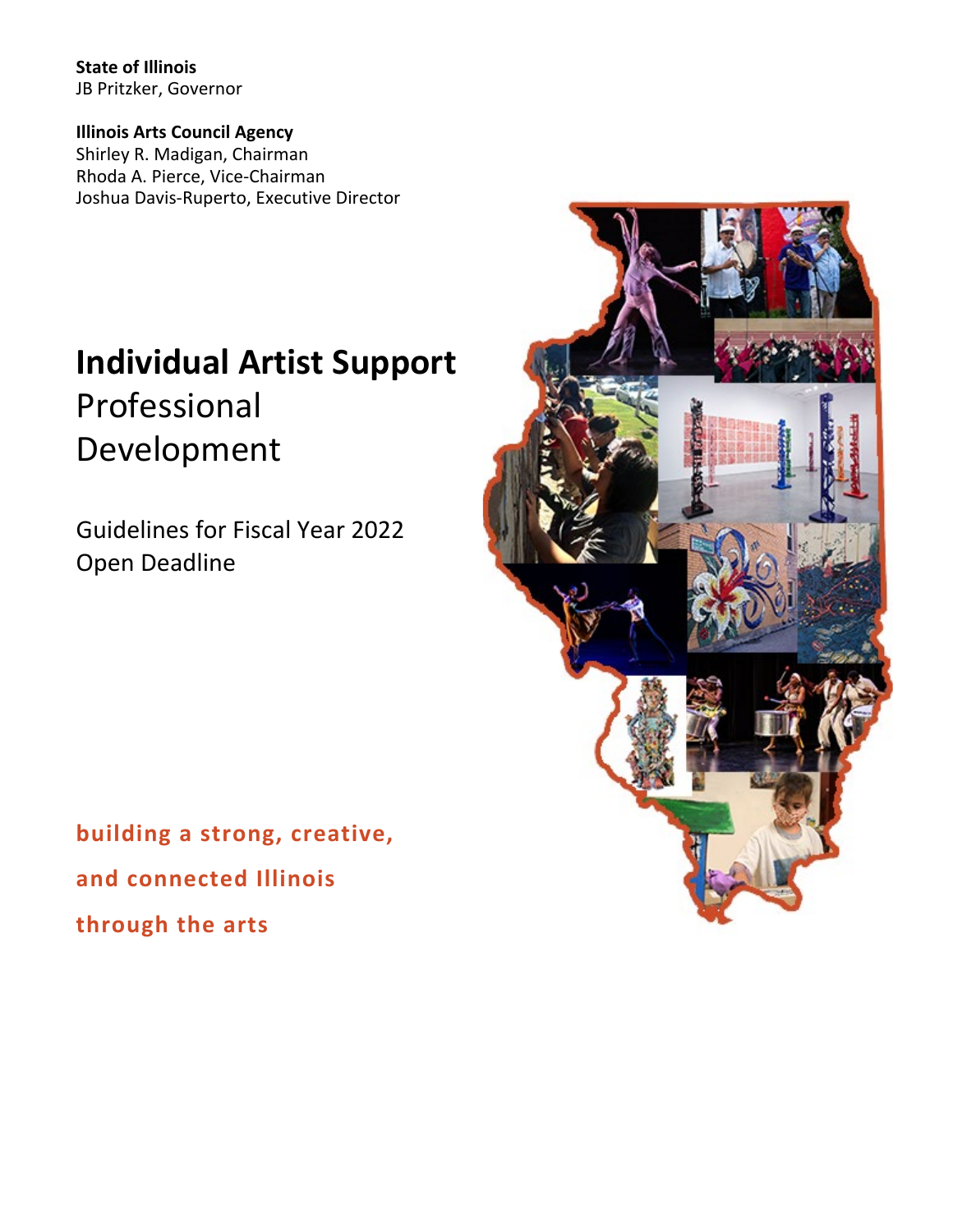# **Table of Contents**

- Link [About the Illinois Arts Council Agency](http://www.arts.illinois.gov/about-iaca)
- Link [Policies and Priorities](http://www.arts.illinois.gov/grants-programs/funding-programs/policies-priorities)
- Link [IACA Online Grant System](https://arts-illinois.force.com/)
- 3 What's New and Different This Year
- 4 Individual Artist Support Artist Project
- 6 Process, Notification, and Compliance
- 8 Application Overview
- 10 Application Attachments
- 12 Work Samples

# **Illinois Arts Council Agency Contacts**

For specific information on this grant contact:

**Teresa Davis**

Program Director Phone: +1 (312) 814-6753 Email: [Teresa.N.Davis@illinois.gov](mailto:Teresa.N.Davis@illinois.gov)

*Grantees included in cover photo collage: DanceWorks Chicago, Segundo Ruiz Belvis Cultural Center, Chicago Children's Choir, National Museum for Mexican Art, William O'Brien, Deeply Rooted Dance Theater, Oak Park Area Arts Council, Melissa Leandro, Janis Mars Wunderlich, 2019 3Arts Awards Celebration featuring a performance by Ayodele Drum & Dance Ensemble, and Freeport Art Museum.*

Accessible Guidelines To obtain assistance regarding applications and written materials, contact the agency's ADA/504 Access Coordinator: Teresa Davis Phone: +1 (312) 814-6753 TTY: +1 (888) 261-7957 Email: [Teresa.N.Davis@illinois.gov](mailto:teresa.n.davis@illinois.gov)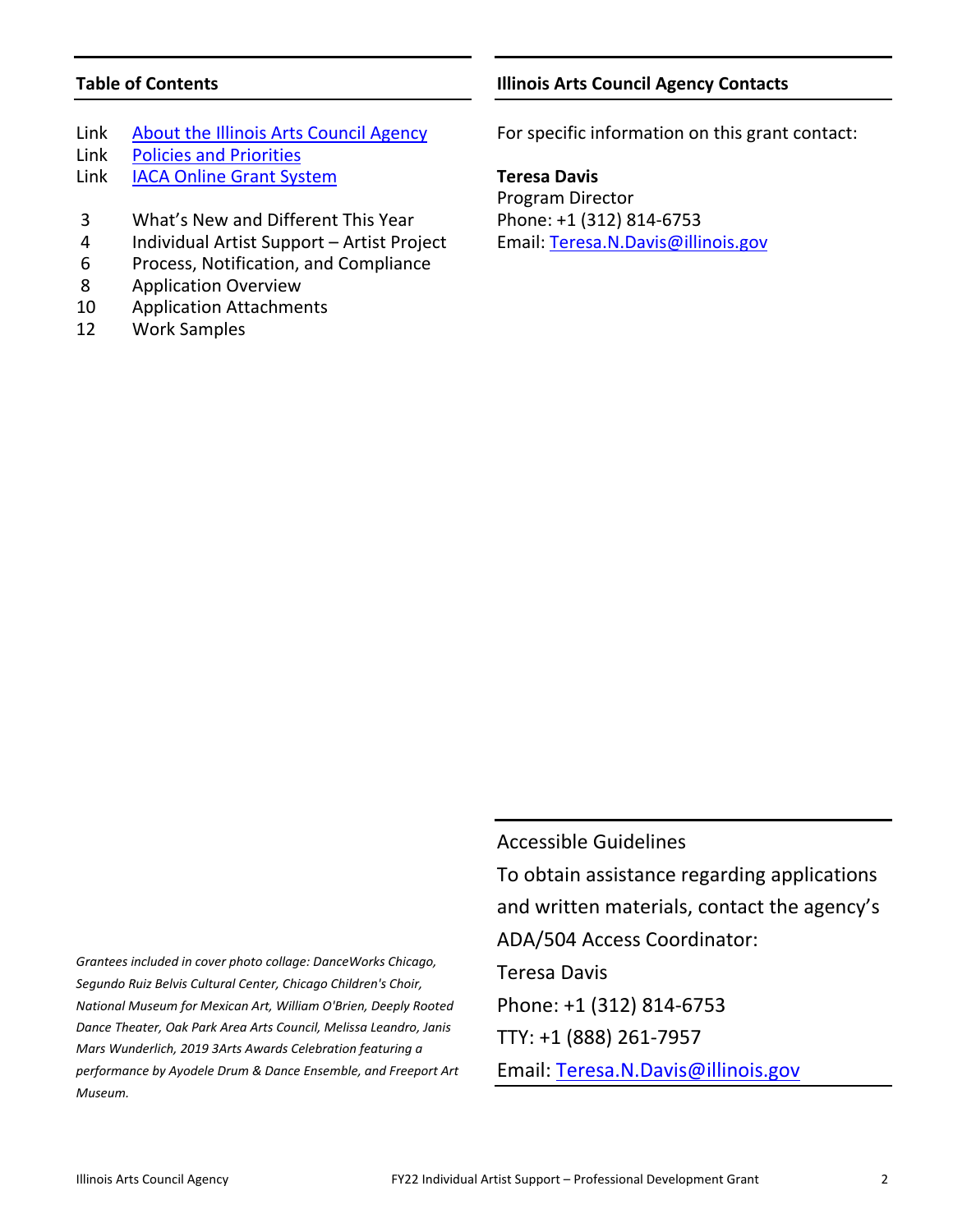# What's New and Different This Year NEW

The Illinois Arts Council Agency (IACA) has made several changes for Fiscal Year 2022 (FY22). Please read the guidelines carefully to learn the full details, but here is a summary of what to watch for.

#### **New Online Platform**

In FY22 we are transferring to [a new online system](https://arts-illinois.force.com/) that is different than the eGrant system used in previous years. To help you navigate the new system there is a recorded webinar on the [IACA Workshops and Webinars page.](https://arts.illinois.gov/Workshops%20%26%20Webinars)

#### **Updated Guidelines**

Please note that nearly all sections of the guidelines have been updated. We ask you to please read them completely for all details.

#### **COVID-19**

While no one could have foreseen the effect the COVID-19 pandemic would have on the creative sector in fiscal year 2020 and 2021, we do know that the effects will be felt for many years to come.

COVID-19 related restrictions around communal gatherings has forced the performing arts community to adapt to varied challenges in presenting live arts, concerts, recitals, dance programs, and live theater.

All projects must be completed while following the [Illinois](https://www.dph.illinois.gov/covid19)  [Department of Public Health](https://www.dph.illinois.gov/covid19) (IDPH) health and safety guidelines related to the COVID-19 pandemic. Proposals will not be accepted that would put artists and/or community members at risk of contracting or spreading COVID-19.

Despite any COVID-19 restrictions, all grant funds must be expended by the end of the grant period.

For more information or for specific questions and concerns, please email Teresa Davis, Program Director, at: [Teresa.N.Davis@illinois.gov](mailto:Teresa.N.Davis@illinois.gov)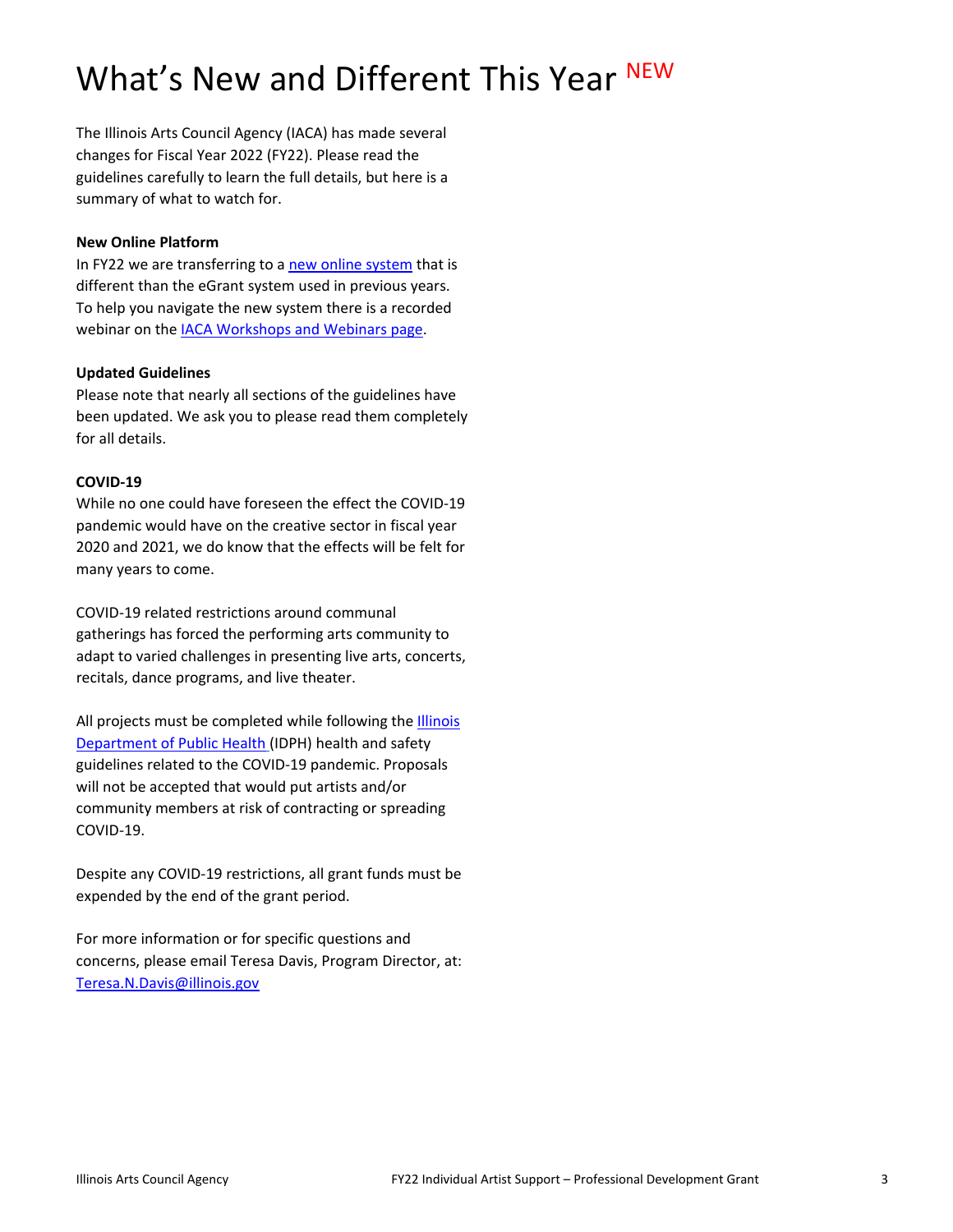# Individual Artist Support – Professional Development Grant Description

The Individual Artist Support Professional Development Track (IAS/PD) supports the development of skills, tools, and resources to advance an individual artist's career.

Support for the production and presentation of an artistic project is available through the [IAS Artist Project Track.](http://www.arts.illinois.gov/Individual%20Artist%20Support)

#### **Eligibility Requirements**

All applicants must:

- Be citizens of the United States or holders of permanent resident alien status
- Be legal residents of the state of Illinois for the twelve months prior to the application deadline and throughout the grant period.
- Be at least 18 years of age.
- Apply utilizing a Salesforce account registered to the applicant.
- Submit all requested application materials by the deadline.

Refer to the **Proof of Eligibility** page on the IACA website for specific details and verification requirements.

#### **The following individuals are not eligible to apply:**

- Individuals enrolled in any degree or certificate granting program (including high school, bachelor or master degree programs) at the time of application or during the award period. (Ph.D. candidates need to have completed their course work by the application deadline to be eligible.)
- Recipients of an IACA Individual Artist Support Professional Development or Artist Project grant in the previous fiscal year.

#### **Making the Project Accessible to All**

Recipients of public funding are required to make reasonable efforts for projects to be accessible to the public. Applicants should consider physical and programmatic accessibility as an integral part of the planning and budgeting process. Accessibility involves both the location (the facility) and the content (the activity or product.) Thinking about accessibility issues (e.g., accessible websites, sign language interpreters, recordings of printed materials, audio-description describers, captioning or large- print labeling) in the early planning

stages of a project, is the key to ensuring that persons with disabilities will be able to participate. For further information and resources see th[e Grantee Requirements](http://www.arts.illinois.gov/grantee-requirements)  [page](http://www.arts.illinois.gov/grantee-requirements) on the IACA website.

#### **Deadline**

This program has an open deadline. Applications must be received a minimum of eight weeks before the project beginning date as identified in the application. Applications are reviewed in the order in which they are received and will be accepted until the funds are fully committed or by May 15, 2022. (Funds have historically been expended by or before January.)

#### **Grant Period**

Fiscal Year 2022 IAS/PD funds support activities occurring by August 31, 2022.

# **Examples of activities IAS/PD will support (in-person or virtual where applicable):**

- Artist residency, writers' retreats, or workshops
- Professional teaching artist development residencies, retreats, or workshops
- Attendance at conferences or symposia
- Production of a demo reel
- Documentation of artwork
- Duplication of manuscripts or media (film, video, audio, etc.)
- Website development for individual artist
- Marketing, e.g. artist brochures, actors' headshots

#### **Examples of activities IAS/PD will not support:**

- Applicant compensation (payment to oneself)
- Expenses outside the project timeline
- Apprenticeships or mentorships
- Capital purchases, capital improvements, construction, or purchase of permanent equipment
- Enrollment in higher education classes or programs
- Presentation of classes or workshops
- Projects and activities which take place outside the United States
- Collaborative projects (Support available through **IAS** [Artist Project Track.](http://www.arts.illinois.gov/Individual%20Artist%20Support))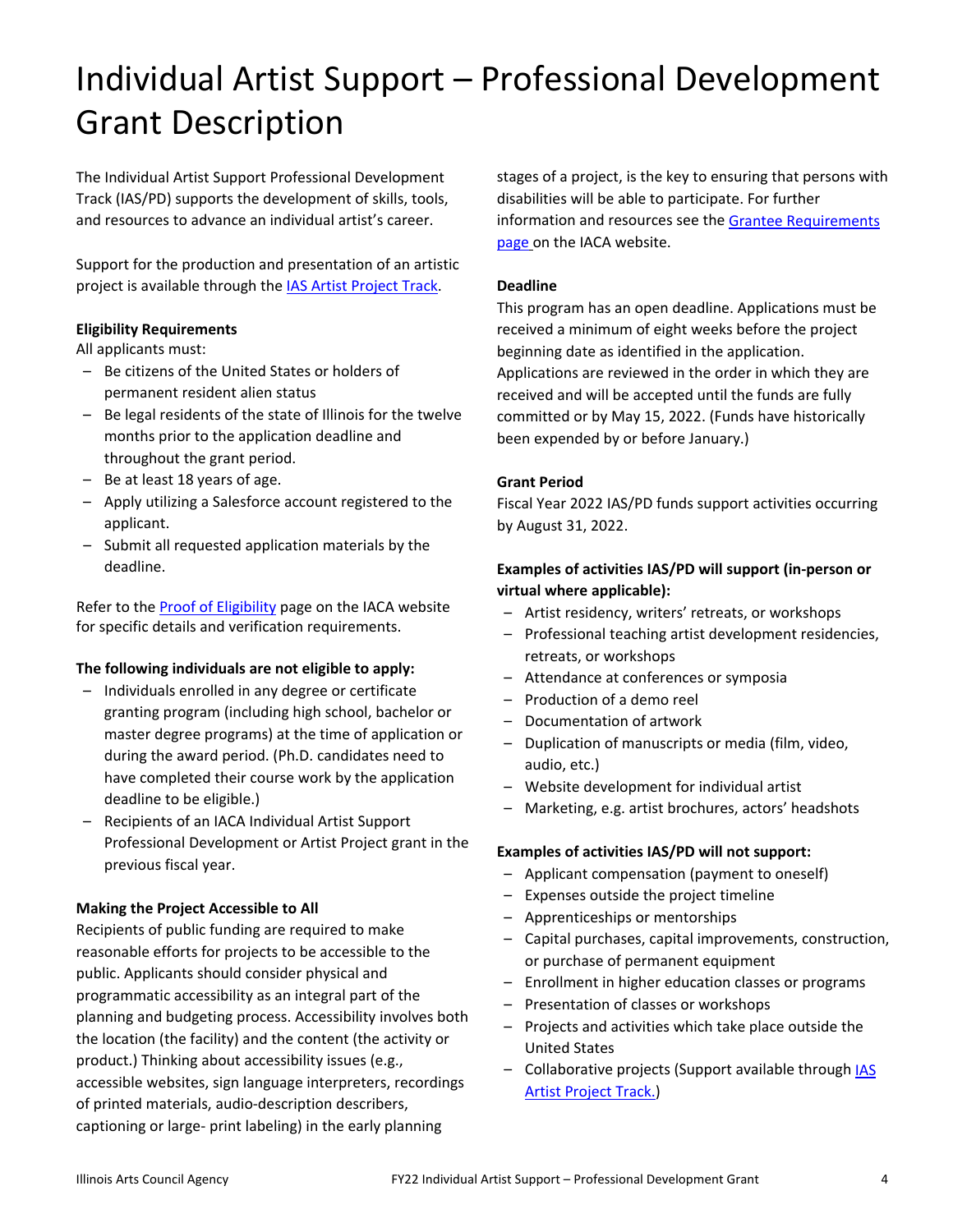#### **Artistic Disciplines**

Artists will select one Discipline Category to apply in.

– **Crafts** 

Includes Clay, Fiber, Glass, Leather, Metal, Paper, Plastic, Wood

- **Dance**
- **Design Arts**

Includes Architecture, Fashion, Graphic, Industrial, Interior, Landscape Architecture

– **Ethnic & Folk Arts** 

Includes those artistic practices which have a community or family base; express that community's aesthetic, heritage, or tradition; and have endured through generations. These art forms reflect the culture of the regional language, tribal, or nationality group from which they spring. Preference will be given to those artists whose work reflects their own heritage.

– **Interdisciplinary** 

Incorporates at least one discipline outside the visual arts

– **Literature** 

Includes Creative Non-fiction, Fiction, Poetry, and Scriptworks. Creative non-fiction is distinguished from analytical, journalistic, technical, and scholarly/academic writing by its strong narrative literary quality as found in personal essays and memoirs.

– **Media Arts** 

Includes Film, Video, Audio, Digital and Computerbased Art.

– **Music** 

# – **New Performance Forms**

Includes work from Performance Artists, Solo Theatre Artists, Movement-based Artists, and Performance Poets.

- **Photography**
- **Theatre**

#### – **Visual Arts**

Includes Experimental, Graphics, Mixed Media, Painting, and Sculpture. Experimental includes Conceptual, Installations, and New Materials. Graphics includes Works on Paper, Drawing, Printmaking, and Artists Books.

#### **Request Amounts**

Applicants may request between \$500 and \$1,500. All requests should be rounded down to the nearest five or ten. Grant amounts awarded are based on eligible expenses outlined in the Project Budget. The grant amount request will be self-calculated in the IAS/PD Budget Template.

#### **Cash Match**

There is no cash match required. If the project's budget is greater than the IAS/PD request, the applicant must demonstrate that sufficient resources are available to complete the project.

#### **Appeals**

An appeal of the IACA's decision must be made in writing within 30 calendar days of the date of the notification letter. Appeals are limited to situations in which incorrect information has been used in the panel process, procedural faults have occurred, or new information not available at the time of the panel meeting which, in the opinion of the panel chair, could significantly influence the recommendation is now available. Appeals should be made within th[e IACA online grant system](https://arts-illinois.force.com/) and be addressed to the IACA Executive Director.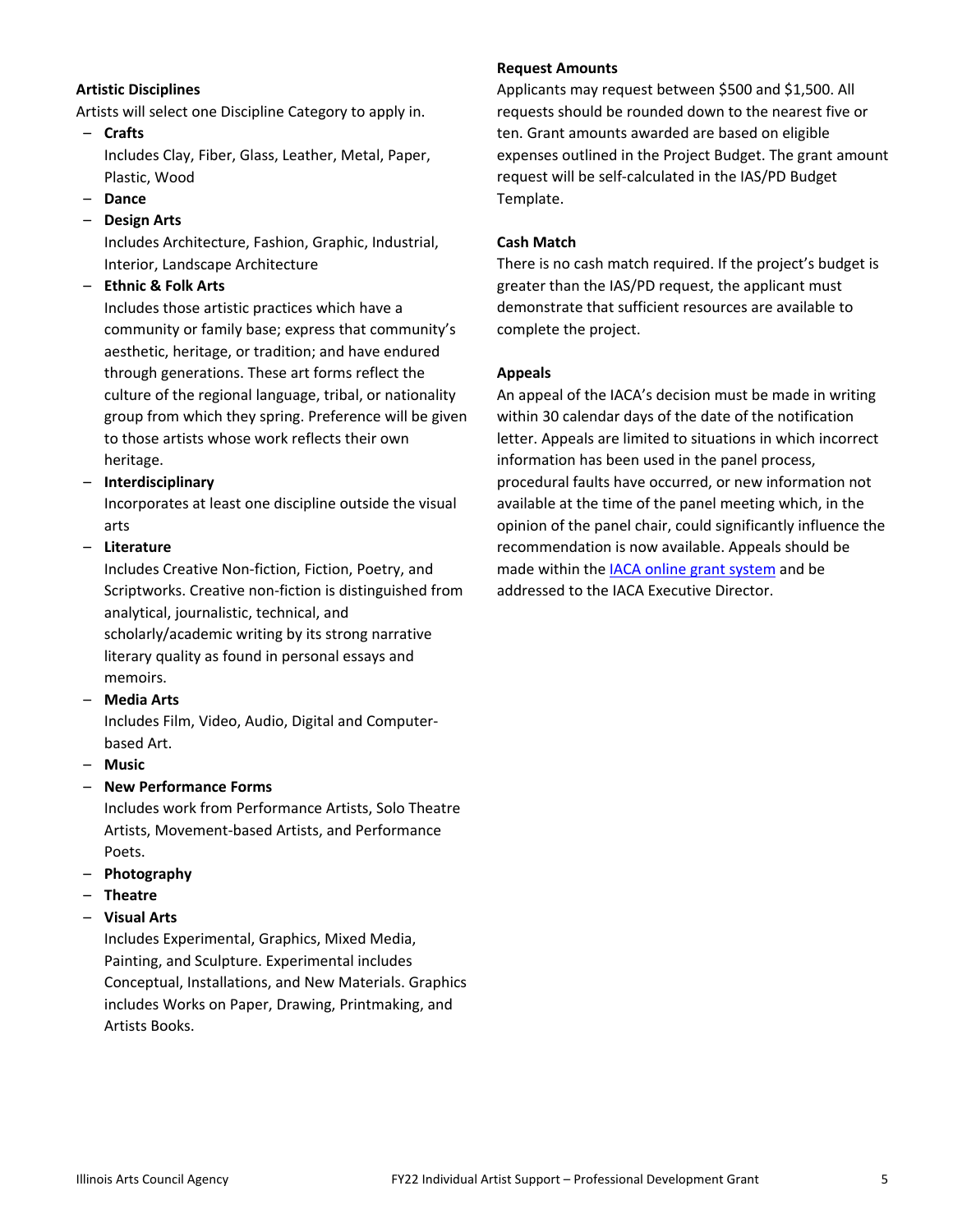# Process, Notification, and Compliance

#### **Review Process**

The application is received and assigned an application number that will be used in future communication regarding that application.

The IACA staff reviews the application based on the review criteria with advisory panelist expertise when necessary. Applications which have been ruled ineligible or incomplete will not be reviewed. The applicant may be asked to answer questions or submit further written information. A record of the review process is maintained for all reviewed applications, applicants are encouraged to call for review feedback after receiving funding notification. Funding recommendations are presented to the Executive Director and the IACA board of directors for approval.

# **Notification**

Applicants will be notified of the Council's decision on their application via email within eight weeks of their submission date. If funded, this notification will include grant agreement and other required materials, which must be completed and returned to authorize payment. Once these documents and copies of other requested materials\* are returned to the IACA, **it will take at least two months and up to six months for payment to be issued by the State Comptroller.** 

\*Before funds are released, grantees may be required to provide additional documentation that confirms residency status for at least one year prior to the application deadline. Refer to the [Proof of Eligibility](http://www.arts.illinois.gov/Proof%20of%20Eligibility) page on the IACA website for specific details and verification requirements.

Grantees are legally obligated to complete their project activities within the time frame and by the manner specified in the grantee's application.

Grantees should ensure they have access to available resources (monetary and otherwise) with which to fully complete the funded project in the timeframe and manner specified before accepting a grant award.

#### **Taxability of Grant**

The Internal Revenue Code provides that the full amount of an Individual Artist Support Program grant is taxable to its recipient. For questions regarding income-tax liability, contact the Internal Revenue Service or a personal tax advisor.

## **Compliance**

#### **Grant Acceptance**

For awards to be processed all grant acceptance paperwork must be submitted to the IACA grants office. This paperwork should be submitted via the IACA online grant system and include:

- Grant agreement signed and dated.
- Legal Status Disclosure Certificate (LSDC) signed and dated by the authorizing official.
- Applicants that receive an IACA award are required to notify their state representative, state senator, and the Office of the Governor by letter of the grant amount and the project or program it helps support. Prior to mailing the letters to the legislators, make copies of the letters to include with your grant acceptance materials.

#### **Final Report**

All IACA grant recipients are required to complete and submit a final report by September 30, 2022. Notification and instructions for the final report will be sent to grantees in August.

The Final Report will report on the activities that took place during the grant period specified in the Grant Agreement. Failure to submit complete final reports will impact the awarding of any subsequent grant.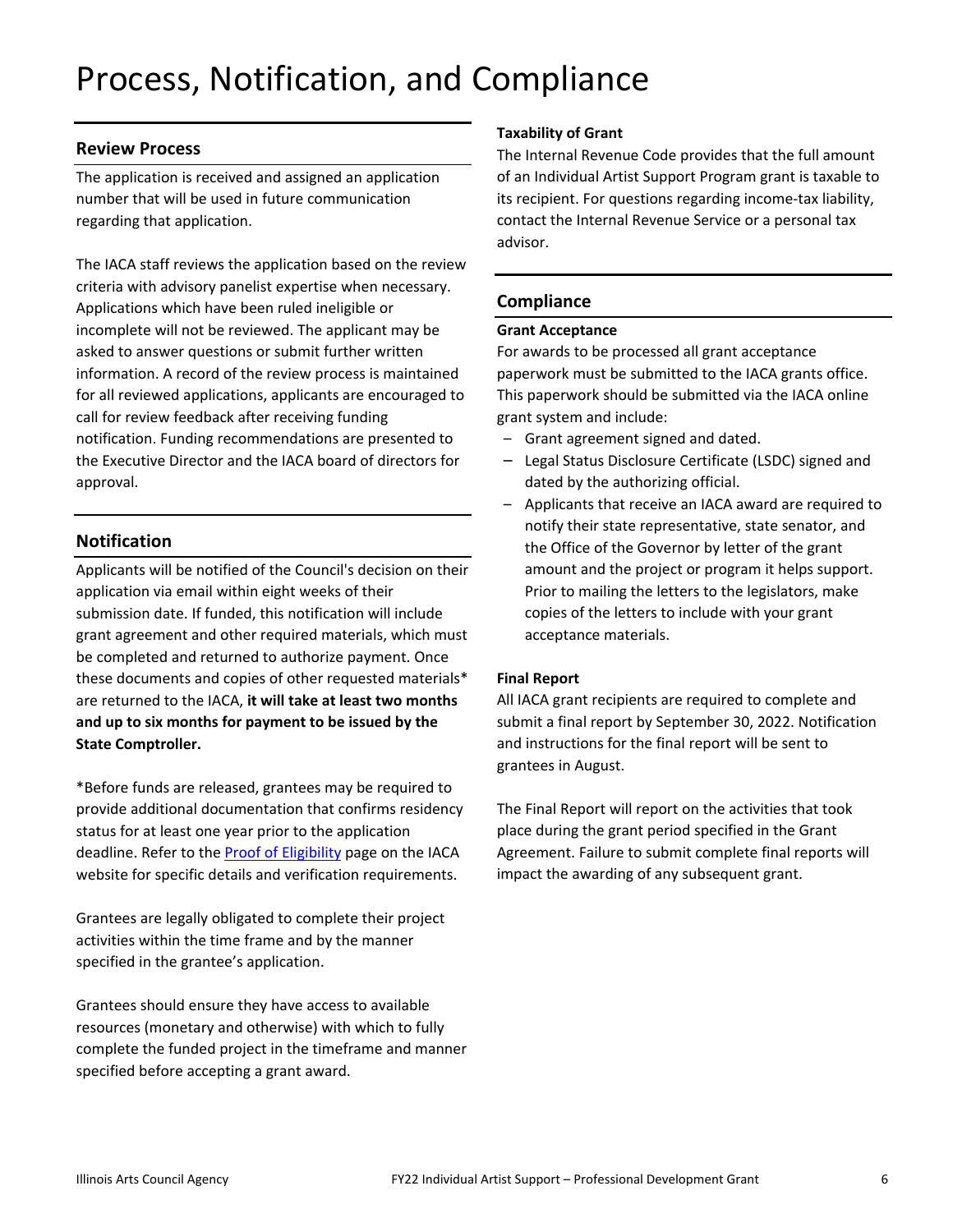#### **Crediting Requirements**

Grant recipients must credit the IACA in all promotional material and public notices in the following manner:

**This program is partially supported by a grant from the Illinois Arts Council Agency.**



For further information regarding usage of the logo and to download a copy, go to th[e logo page](http://www.arts.illinois.gov/IACLogo) of the IACA website.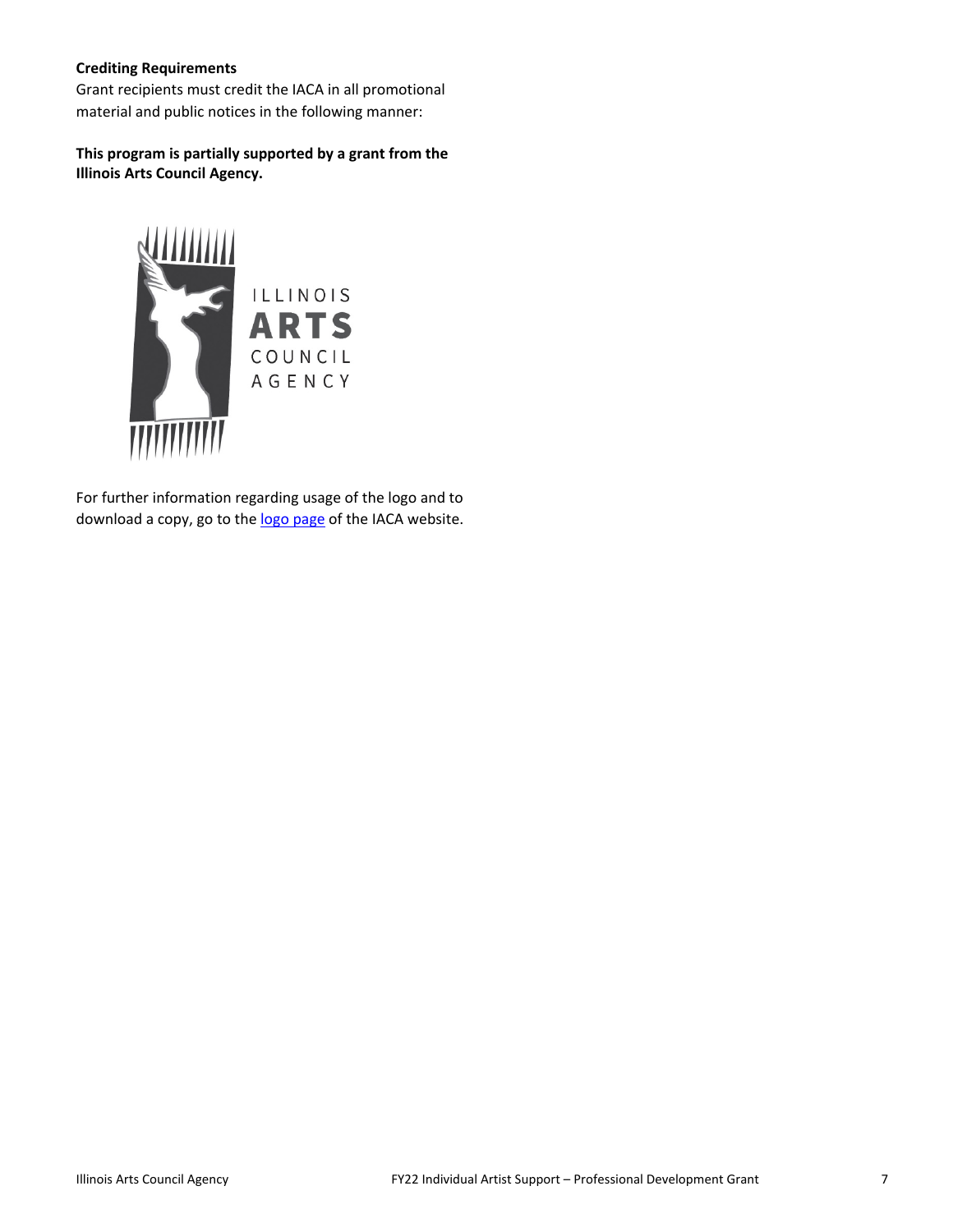# Application Overview

IACA utilizes an [online grant system](https://arts-illinois.force.com/) to accept applications. **Please note for the FY22 IAS/PD Grant there is a new application portal/system**. The Illinois eGrant system is closed for future applications. Much like eGrant, the new online IAS/PD application consists of form field components and the uploading of required documents. Each component must be completed and submitted in the required format by the deadline. For complete instructions go to the [Using Salesforce](https://arts.illinois.gov/using-salesforce) section of the IACA website.

There is also a [user manual for the new online platform](https://arts.illinois.gov/sites/default/files/content/IACA%20Applicant%20User%20Manual.pdf) on our website to help guide the application process. Please review this carefully and use as a reference.

#### **How to Apply**

First:

- Read the IACA [Policies and Priorities](http://www.arts.illinois.gov/grants-programs/funding-programs/policies-priorities) and guidelines carefully and contact IACA staff for clarification. It is the responsibility of the applicant to be familiar with IACA policies, priorities, and grantee requirements.
- Prepare all required attachments and save them as PDFs

#### Next:

- Log into **IACA online grant system**
- Complete the electronic application in the IACA online grant system
- Upload all attachments required to the electronic application
- Successfully submit the electronic application to IACA online grant system a minimum of 8 weeks in advance of the project beginning date or by the deadline

# **Application Components**

#### **1. Applicant Information**

Under this tab please create or update the entity applying for the grant. **For the IAS/PD grant this must be an individual**. This tab requires the following information:

– Individual contact information

Please note this information may be updated at any time. Please keep this information current to ensure communications from IACA reach you.

#### **2. Grant Programs Selection**

Under the Grant Programs tab select the Individual Arts Support - 2022 Grant. The system will prompt the selection of the applicant to move forward.

On this main section please also provide:

- Applicant Discipline
- Select the Professional Development track
- Request Amount (From Line 7 on the IAS/PD Budget Template)
- Beginning Project Date (A minimum of 8 weeks from date of submission and no earlier than September 9, 2021)
- Ending Project Date (No later than August 31, 2022)

Please note that after an application is started it will appear on the home screen in the online grant system. Within the grant application the requirements/sections will be listed along the left-side of the screen. Please access your draft application from here to avoid starting a duplicate application.

Please also note that once you create your application the system will say your Financial Information records are complete. This is because the IAS/PD application does not have financial data that is entered directly into the system. You will still need to upload your completed IAS/PD Budget Template as part of your application.

#### **3. Supporting Documents**

All listed attachments are required.

#### **All attachments that are uploaded must be PDFs.**

The attachments to be uploaded are:

- Narrative
- Project Budget (use IAS/PD Budget Template)
- Artist Resume or Bio
- Artist Statement
- Proof of Confirmation
- Work Sample *– may be pdf or url link*
- Proof of Illinois Residency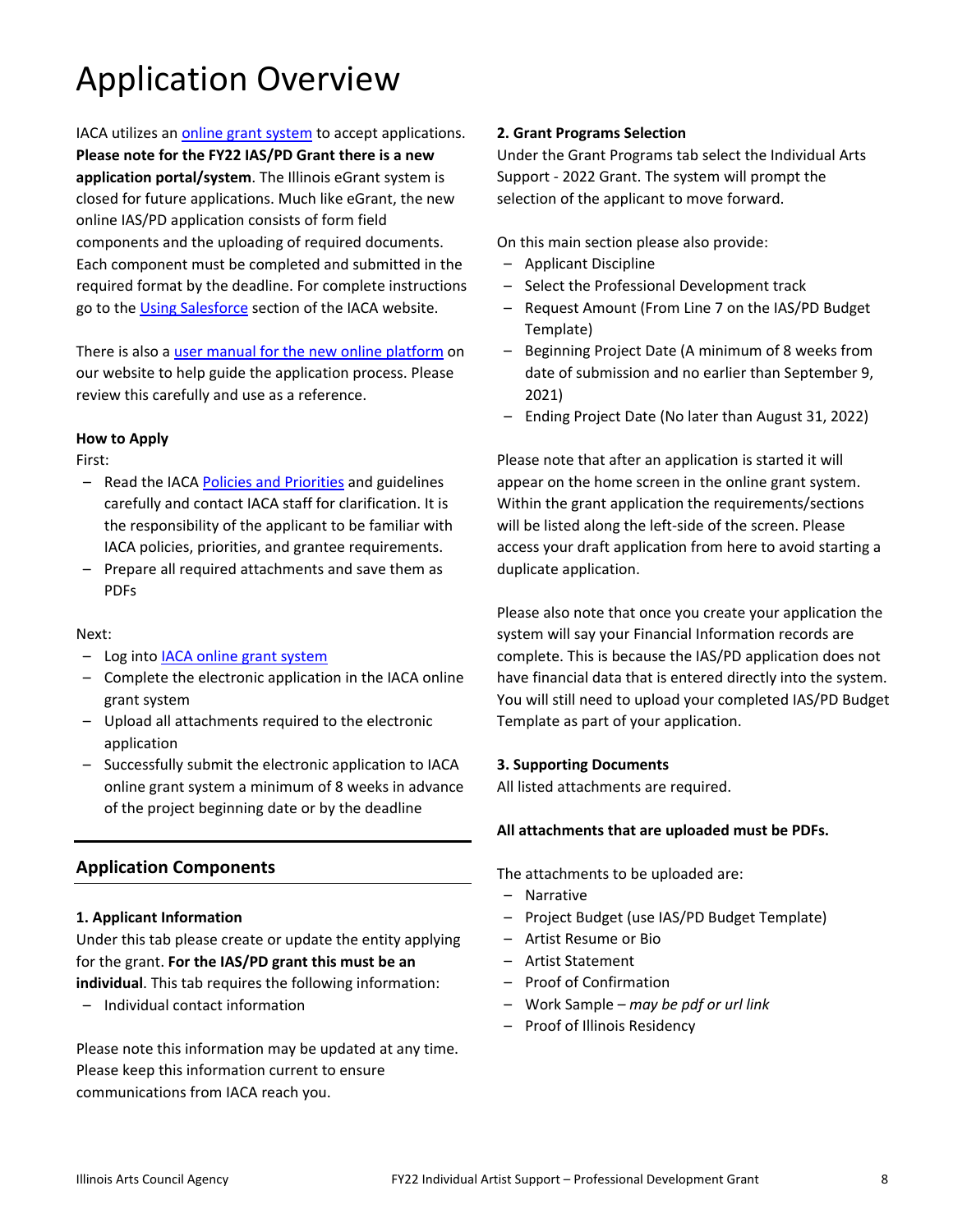#### **4. Submit / Certification**

Please note this is a two-step process to both certify and submit your application. Once the application is complete click the Submit Button in the lower left-hand corner. A pop-up will require certification of eligibility and application content.

After certification there is a submit button which must be clicked to complete the application in the [IACA online](https://arts-illinois.force.com/)  [grant system.](https://arts-illinois.force.com/) The application will not be successfully submitted until the second submit button is clicked.

# **Evaluation Criteria**

Proposals are evaluated based on the listed criteria. All required materials are considered in the review of the application.

- Clarity of project
- Impact of the proposed project to advance the applicant's work and career
- Ability of the applicant to carry out the project (to include planning with consideration of COVID-19)
- Quality of the applicant's work.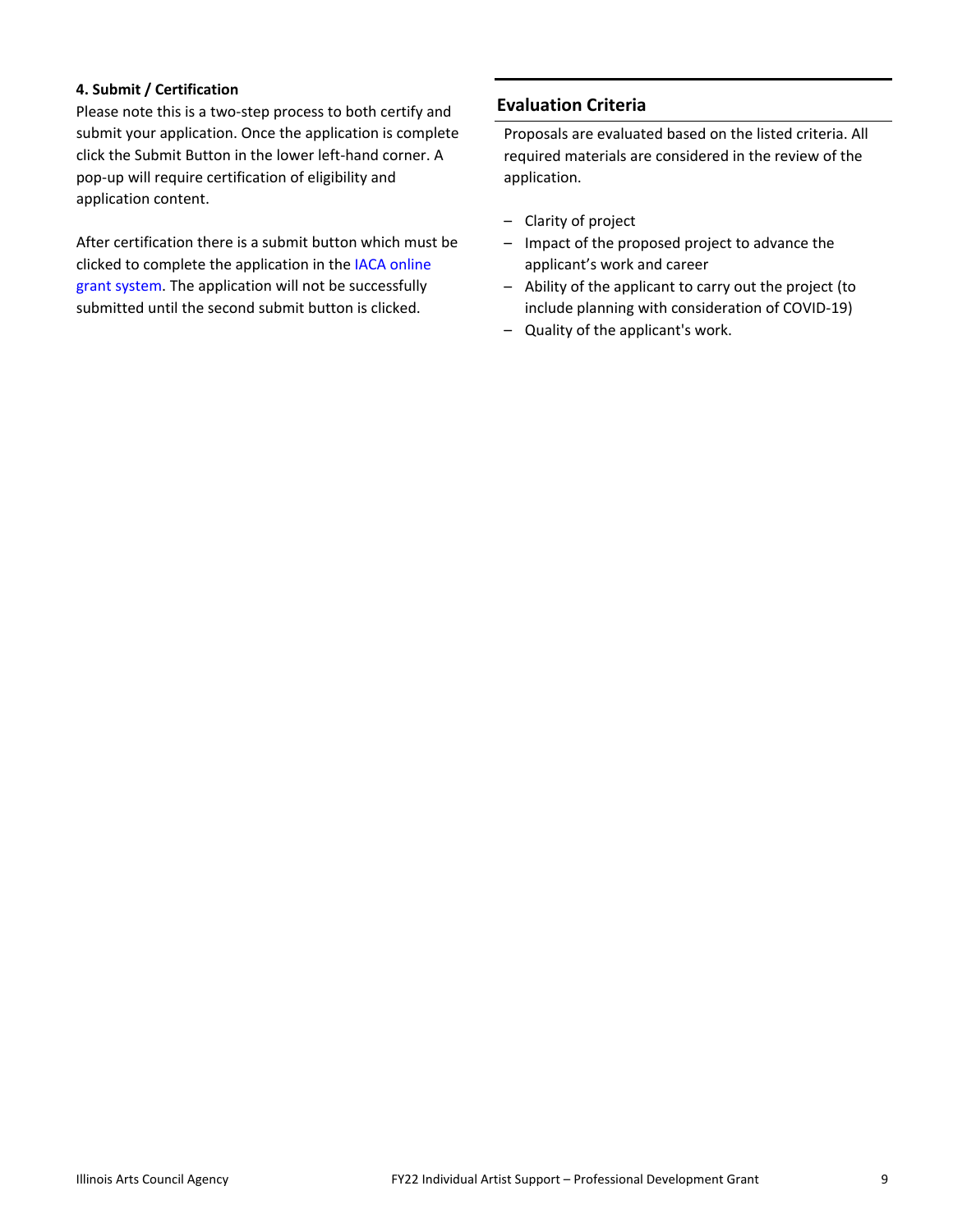# Application Attachments

Refer to the description for each of the following attachments:

- Narrative (no more than 2 pages)
- Project Budget (use IAS/PD Budget Template)
- Artist Resume or Bio (no more than 2 pages)
- Artist Statement (no more than 1 page)
- Proof of Confirmation
- Work Sample
- Proof of Illinois Residency

#### **Formatting attachments:**

Apart from Promotional Materials, all attachments for which a template is not provided, must:

- Be saved as PDF files
- $-$  Be 8  $\frac{1}{2}$  " x 11" with at least a 1" margin
- Use a 12-point or larger black type on a white background
- Have sequentially numbered pages with the applicant organization's name and attachment title on the top of each page
- Be organized using the headings listed for each attachment
- Be labeled as follows: Lastname\_Firstname\_AttachmentName.pdf

# **Narrative**

Address the following areas in no more than two pages:

#### **Project Description**

- Provide a detailed overview of the professional development opportunity.
- For residencies, retreats, workshops, conferences, etc., include whether this is an in-person or virtual opportunity.
- Describe the unique and significant gain this opportunity will provide for your work and career.
- If applying as a Teaching Artist, include a brief arts education work history.

#### **Expenses**

- Detail the specific expenses related to this project.
- If project expenses exceed the request, identify additional sources of income that will be used to complete the project.

#### **Timeline**

- Include a timeline for the project. This should fall within the grant period.
- If applicable, provide website links for activities for which support is being requested.

Submit this document as a PDF file and named: Lastname\_Firstname\_Narrative.pdf

# **Project Budget**

Complete a budget for the proposed project outlined in Attachment A: Project Narrative [using the template](https://arts.illinois.gov/sites/default/files/content/IAS%20Budget%20Template%20PD.PDF)  [available,](https://arts.illinois.gov/sites/default/files/content/IAS%20Budget%20Template%20PD.PDF) providing the following:

#### **Expenses**

List itemized expenses for the project. Be specific about items, amounts, and note whether the expense is actual or anticipated. **Do not include expenses prior to the project beginning date.** Eligible Grant Amount (line 5) is selfcalculating.

#### **Income**

Itemize the sources of income both cash and in-kind. If project expenses exceed the request, identify additional sources of income that will be used to complete the project. Indicate if the source is Confirmed (C) or Anticipated (A). Project income must equal project expenses.

Submit this document as a PDF file and named: Lastname\_Firstname\_Budget.pdf

# **Artist Resume or Bio**

Submit an artistic resume or bio of no more than two pages. Academic vitae are discouraged.

Submit this document as a PDF file and named: Lastname\_Firstname\_Bio.pdf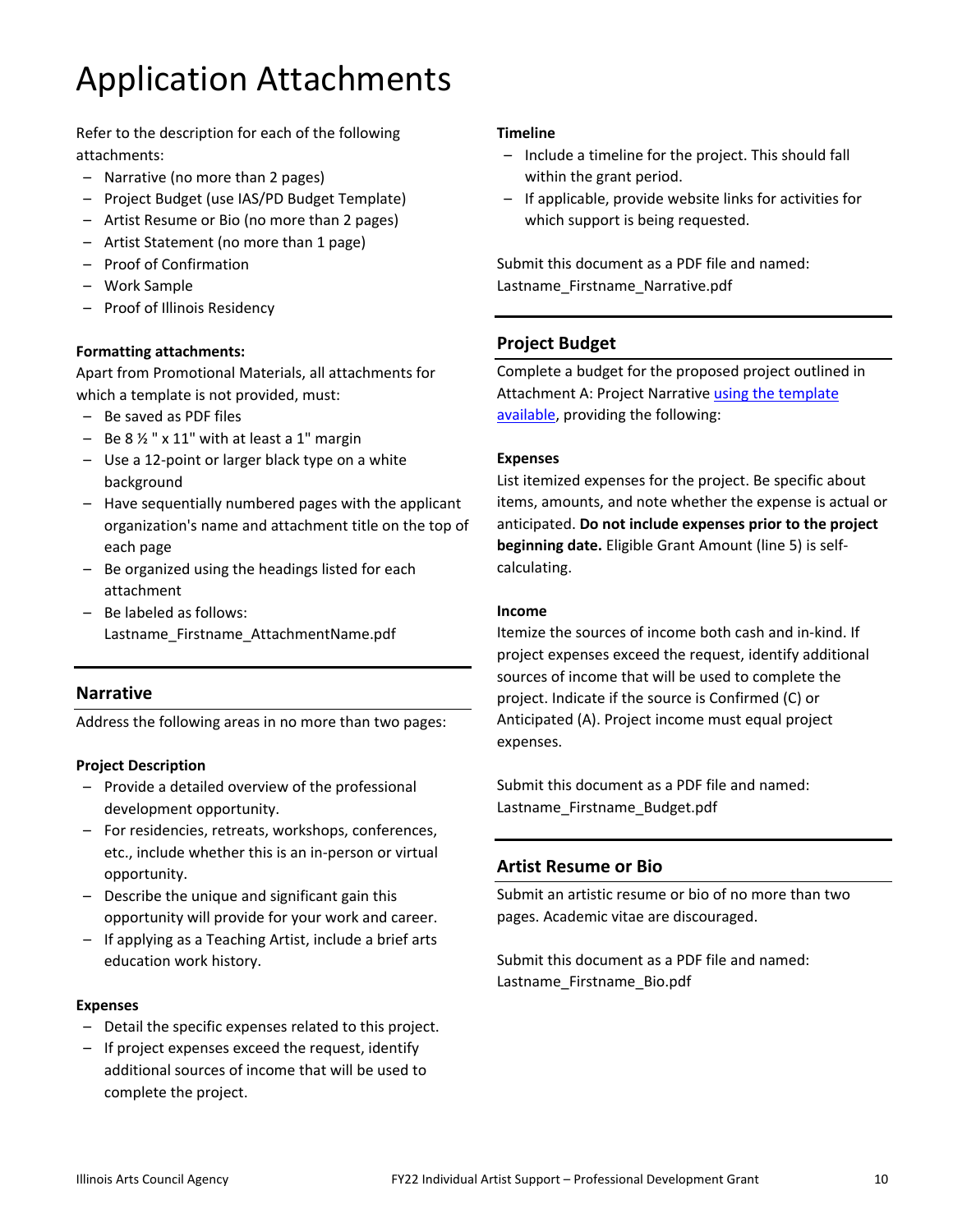## **Artist Statement**

Submit an artist statement of no more than one page explaining the direction, focus, aesthetic, thematic, content or form of your work.

Ethnic and Folk Arts applicants must also describe:

- Traditional art form practiced and how it was learned (from whom, when, and where it was learned).
- How the art form and personal experience expresses the culture and communities from which it springs.
- How the practice of this traditional art enriches your life and the life of your community.

Submit this document as a PDF file and named: Lastname\_Firstname\_Statement.pdf

# **Proof of Confirmation**

Submit verification of commitment for activities related to the project. This attachment may consist of multiple pages. Acceptable formats may include:

- A letter of intent outlining the understanding between two or more parties with the intent to formalize
- A contract
- An application agreement
- A cost estimate from contractors, a conference, or a residency program
- Email

**Verification should be from any outside parties involved in the project. Self-statements are not accepted.**

Submit this document as a PDF file and named: Lastname\_Firstname\_Confirmation.pdf

# **Work Sample**

This attachment may consist of multiple pages of materials/links or a direct link to online material. This could include documentation on sites such as VIMEO, YouTube, SoundCloud, Flickr, Dropbox or the artist's own website.

Refer to the Work Samples section on page 12 for specific discipline requirements.

If uploading a document, submit this document as a PDF file and named: Lastname\_Firstname\_Sample.pdf

## **Proof of Illinois Residency**

Applicants must upload of one of the following items:

- A valid Illinois driver's license which includes the date issued and expiration date (entire front and back)
- A valid State of Illinois identification card which includes the date issued and expiration date (entire front and back)

Submit this document as a PDF file and named: Lastname\_Firstname\_Residency.pdf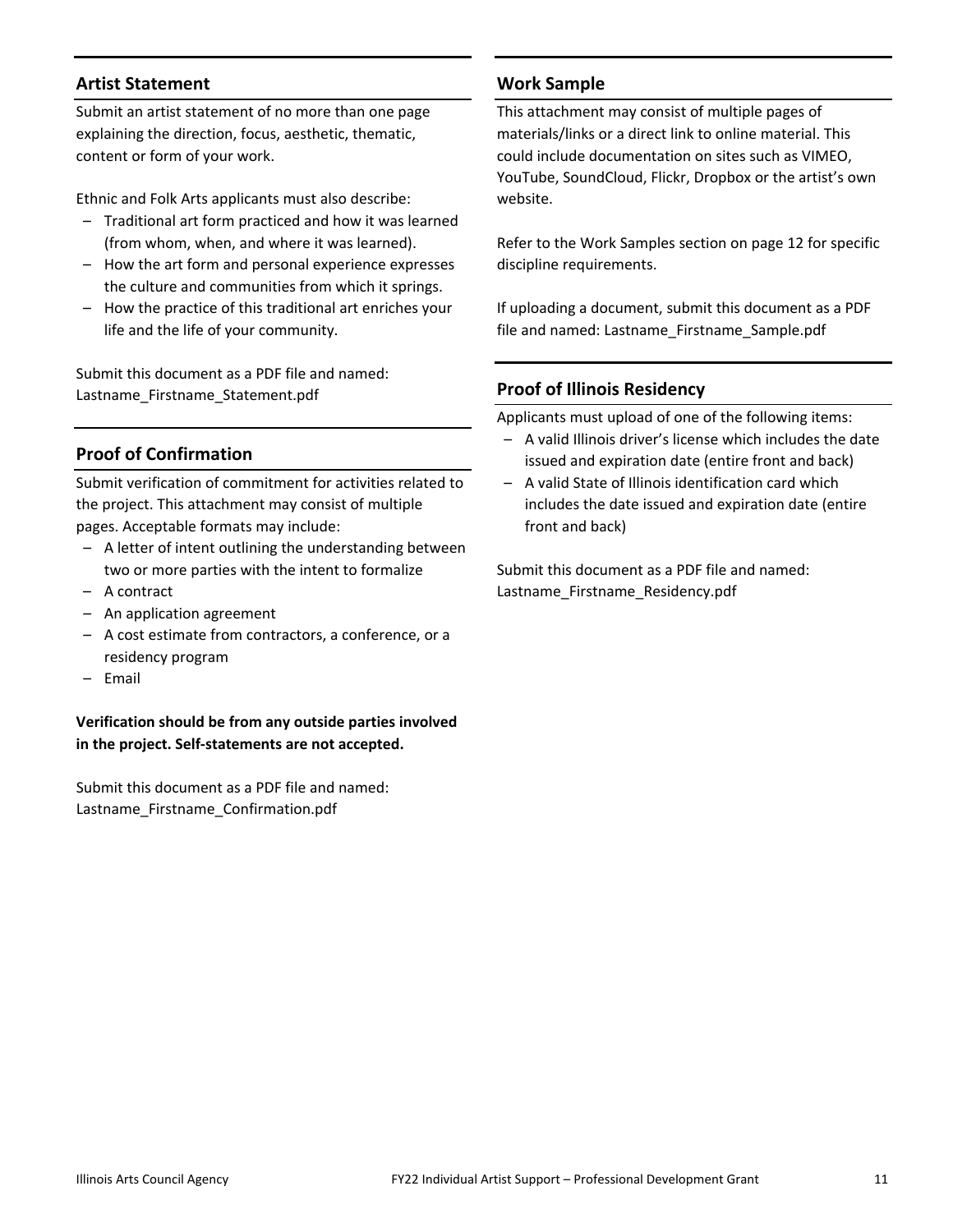# Work Samples

Artists will select one Discipline Category to apply in:

- **Crafts**
- **Dance**
- **Design Arts**
- **Ethnic & Folk Arts**
- **Interdisciplinary**
- **Literature**
- **Media Arts**
- **Music**
- **New Performance Forms**
- **Photography**
- **Theatre**
- **Visual Arts**

# **Crafts, Design Arts, Photography & Visual Arts**

Submit a PDF of no more than four pages in length which includes a link to the work samples or contains up to eight images.

Indicate the following for each image:

- Title of work
- Date of execution
- Medium
- Dimensions (height x width x depth)

#### **Dance & New Performance Forms**

Submit a PDF of no more than one page in length which includes a link to a video work sample.

- Include title of work, length and date of completion.
- Indicate what portion of the work sample should be reviewed, up to 10 minutes.
- If the production of the work involves others, explain your role.
- If performing with others, describe yourself to help with identification. For example, "I am the performer in the green costume".
- Still photography will not be accepted.

#### **Ethnic & Folk Arts**

Digital images, audio, and video links will be accepted. Follow the formats described for the disciplines that best capture the work being presented.

#### **Interdisciplinary**

Digital images and video links will be accepted. Follow the formats described for the disciplines that best capture the work being presented.

# **Media Arts (film, video, audio, digital & computer-based art)**

Submit a PDF of no more than one page in length which includes a link to a video or audio work sample.

- Include title of work and date of completion.
- Indicate what portion of the work sample should be reviewed, up to 10 minutes.
- Indicate your role and the role of others involved (if applicable), in the production of the work.

#### **Music**

Submit a PDF of no more than one page in length which includes a link to an audio work sample, or if the music has a strong theatrical or operatic component, a link to a video work sample.

#### **For Composers**

- Include title of work, length, and date of completion.
- Indicate what portion of the work sample should be reviewed, up to 10 minutes.
- If the production of the work involves others, explain your role.

#### **For Musicians**

- Submit a sample of your work as a musician as outlined for Composers.
- If performing with others, describe yourself to help with identification. For example, "I am playing the violin," or "I am the lead singer."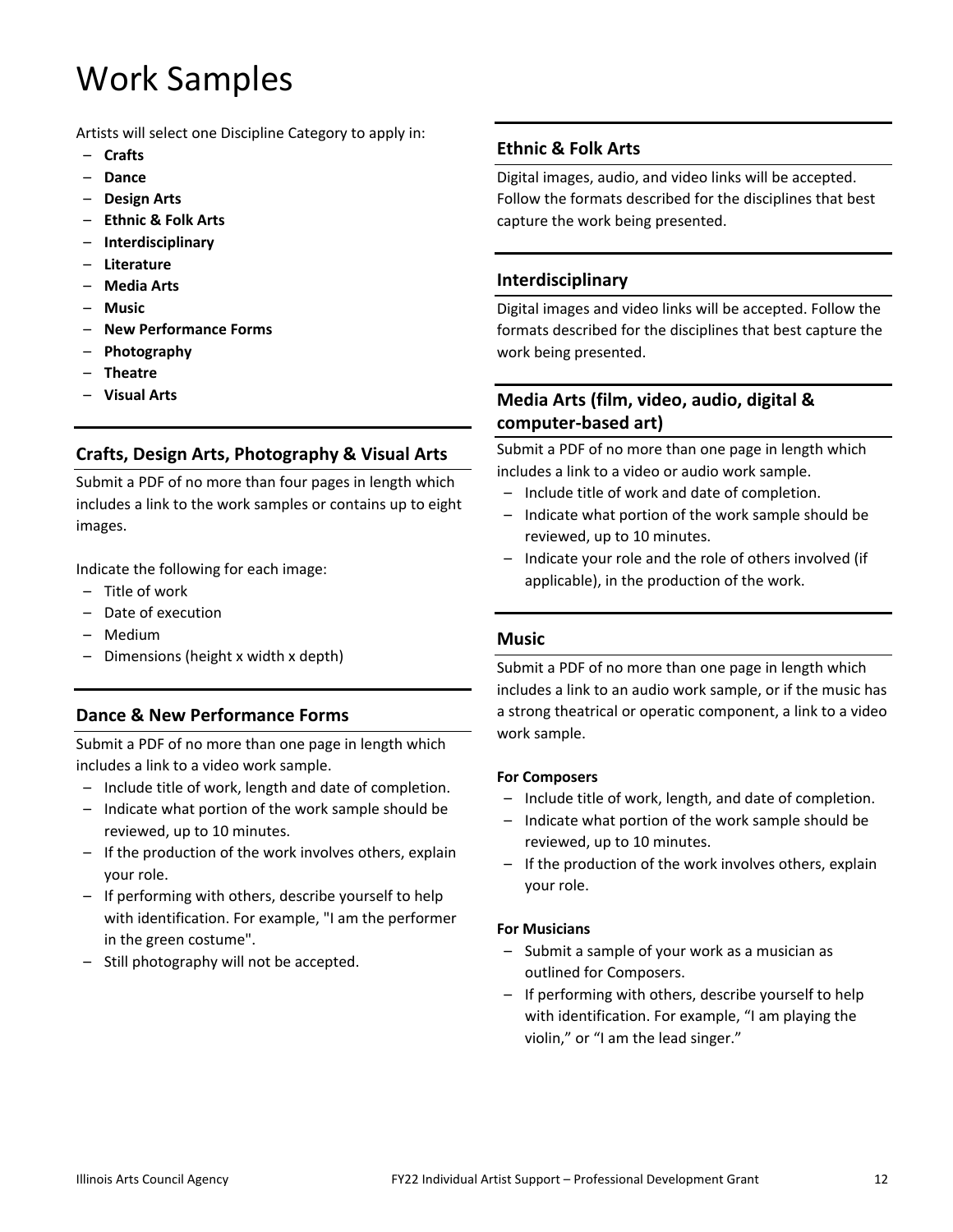## **Literature**

Maximum of eleven pages allowed. The first page must be the work sample inventory listing followed by up to 10 pages of a typed manuscript.

- Pages must have the applicant's first and last name in the top right-hand corner in the top right-hand corner
- Manuscripts must be typed with one-inch margins of all sides
- Font size must be 12 pt. or larger

#### **For Poetry submissions**

Include no more than one poem per page. Submissions may be single-spaced only if double-spacing would impinge on the interpretation or format of the work. The inventory page must indicate the following for each piece submitted in the order it appears in the manuscript.

- Title of poem
- Total page count of each poem submitted (if the page count is different from the poem in its original form, also indicate the original page count)
- The date completed, or if work-in-progress, anticipated date of completion

## **For Prose submissions (fiction, creative non-fiction)**

Manuscripts must be double spaced. The inventory page must indicate the following:

- Title of work
- Genre (fiction, creative non-fiction)
- Number of pages submitted
- Date completed, or if work-in-progress, anticipated date of completion
- A brief synopsis of the entire work. If the manuscript is an excerpt from a larger work, describe the submitted excerpt's relationship to the entire work.

#### **For Playwrights/Screenwriters**

The first page of the manuscript should indicate the following:

- Title of work
- Title of excerpted scene or act submitted
- Genre (e.g. stage play, screenplay, teleplay, libretto, radio play, audio drama, etc.)
- Total length in pages
- Date completed, or if work in progress, anticipated date of completion
- A brief synopsis of the script including the excerpt and its relationship to the entire work.

## **Theater**

Submit a PDF of no more than one page in length which includes a link to a video work sample.

- Include title of work and date of completion.
- Indicate what portion of the work sample should be reviewed, up to 10 minutes.
- If the production of the work involves others, explain your role.
- If performing with others, describe yourself to help with identification. For example, "I am the performer in the green costume".

If a video work sample is not available, the following may be submitted in its place:

- A PDF of no more than four pages in length which includes up to six photographs or digital images of scene(s) from two recent productions, labeled as follows:
	- o Name of production.
	- o Producing company.
	- o Date of production.
	- o Name(s) of actors from left to right.
- Program(s) from production(s).
- Published reviews of productions.